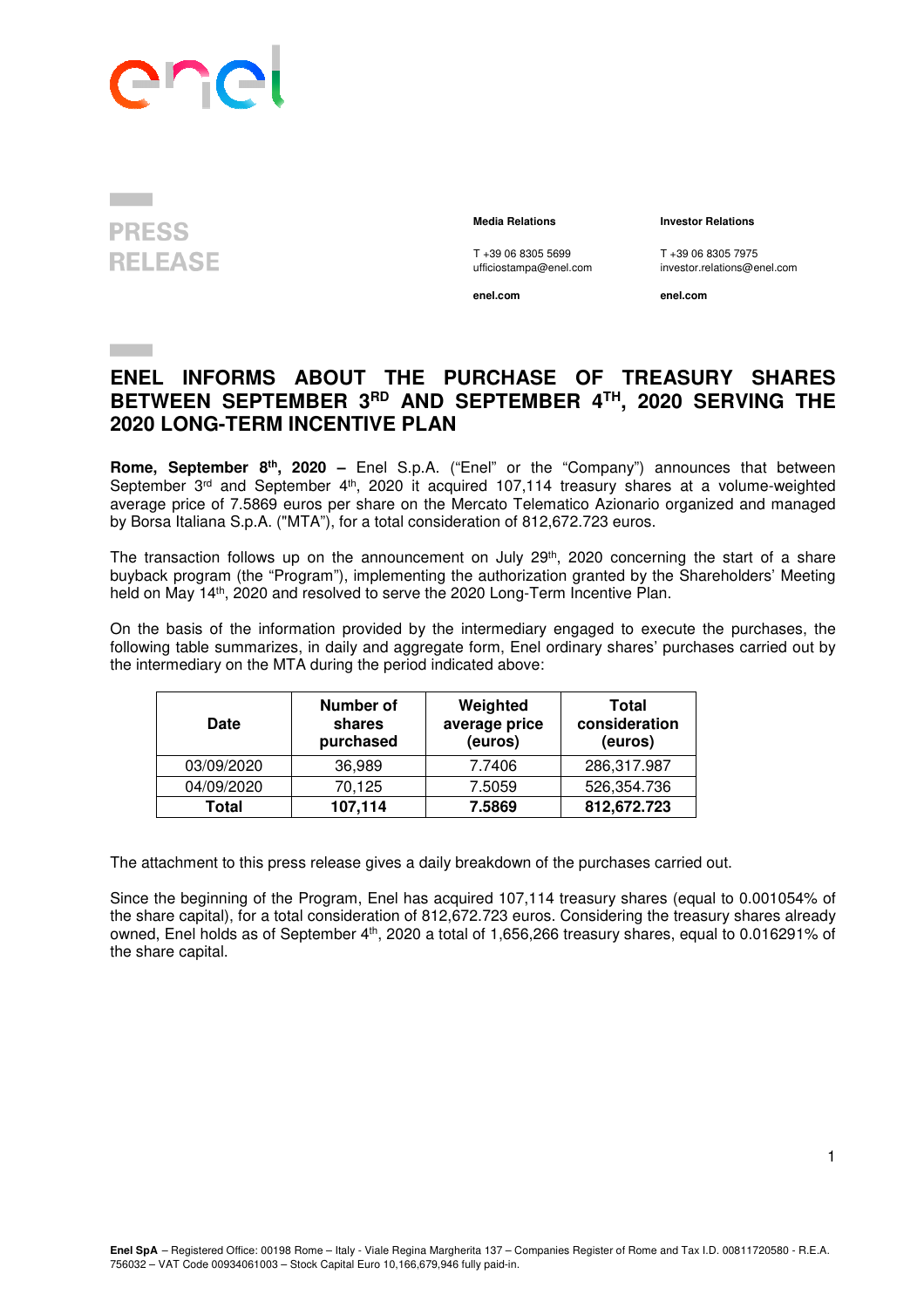

## **Attachment**

Daily breakdown of purchases of Enel ordinary shares (ISIN code IT0003128367) carried out between September 3<sup>rd</sup> and 4<sup>th</sup>, 2020.

| Date and time<br>(italian local time) | <b>Number of</b><br>shares<br>purchased | <b>Unit price</b><br>(euros) | <b>Total</b><br>consideration<br>(euros) | <b>Trading venue</b>      |
|---------------------------------------|-----------------------------------------|------------------------------|------------------------------------------|---------------------------|
| 03/09/2020 09:04:23                   | 1,676                                   | 7.724                        | 12,945.424                               | <b>MTA Borsa Italiana</b> |
| 03/09/2020 09:32:01                   | 1,672                                   | 7.751                        | 12,959.672                               | MTA Borsa Italiana        |
| 03/09/2020 10:20:58                   | 756                                     | 7.815                        | 5,908.140                                | MTA Borsa Italiana        |
| 03/09/2020 10:20:59                   | 1,991                                   | 7.815                        | 15,559.665                               | MTA Borsa Italiana        |
| 03/09/2020 10:33:14                   | 1,599                                   | 7.813                        | 12,492.987                               | MTA Borsa Italiana        |
| 03/09/2020 10:59:21                   | 185                                     | 7.790                        | 1,441.150                                | <b>MTA Borsa Italiana</b> |
| 03/09/2020 11:01:14                   | 143                                     | 7.780                        | 1,112.540                                | MTA Borsa Italiana        |
| 03/09/2020 11:10:59                   | 1,000                                   | 7.788                        | 7,788.000                                | MTA Borsa Italiana        |
| 03/09/2020 11:11:24                   | 380                                     | 7.788                        | 2,959.440                                | <b>MTA Borsa Italiana</b> |
| 03/09/2020 11:11:26                   | 849                                     | 7.788                        | 6,612.012                                | <b>MTA Borsa Italiana</b> |
| 03/09/2020 11:19:00                   | 1,875                                   | 7.790                        | 14,606.250                               | MTA Borsa Italiana        |
| 03/09/2020 11:41:56                   | 1,663                                   | 7.788                        | 12,951.444                               | <b>MTA Borsa Italiana</b> |
| 03/09/2020 12:35:50                   | 2,375                                   | 7.779                        | 18,475.125                               | MTA Borsa Italiana        |
| 03/09/2020 13:27:11                   | 597                                     | 7.774                        | 4,641.078                                | MTA Borsa Italiana        |
| 03/09/2020 13:30:04                   | 2,120                                   | 7.758                        | 16,446.960                               | MTA Borsa Italiana        |
| 03/09/2020 13:54:23                   | 1,543                                   | 7.740                        | 11,942.820                               | <b>MTA Borsa Italiana</b> |
| 03/09/2020 14:36:12                   | 1,788                                   | 7.762                        | 13,878.456                               | <b>MTA Borsa Italiana</b> |
| 03/09/2020 14:47:51                   | 1,698                                   | 7.751                        | 13,161.198                               | MTA Borsa Italiana        |
| 03/09/2020 15:29:27                   | 90                                      | 7.743                        | 696.870                                  | MTA Borsa Italiana        |
| 03/09/2020 15:37:30                   | 1,595                                   | 7.748                        | 12,358.060                               | MTA Borsa Italiana        |
| 03/09/2020 16:02:19                   | 392                                     | 7.747                        | 3,036.824                                | MTA Borsa Italiana        |
| 03/09/2020 16:02:19                   | 1,471                                   | 7.747                        | 11,395.837                               | <b>MTA Borsa Italiana</b> |
| 03/09/2020 16:12:23                   | 1,866                                   | 7.723                        | 14,411.118                               | MTA Borsa Italiana        |
| 03/09/2020 16:24:59                   | 650                                     | 7.686                        | 4,995.900                                | MTA Borsa Italiana        |
| 03/09/2020 16:24:59                   | 140                                     | 7.686                        | 1,076.040                                | <b>MTA Borsa Italiana</b> |
| 03/09/2020 16:38:35                   | 2,231                                   | 7.691                        | 17,158.621                               | <b>MTA Borsa Italiana</b> |
| 03/09/2020 16:55:13                   | 2,051                                   | 7.634                        | 15,657.334                               | MTA Borsa Italiana        |
| 03/09/2020 17:04:34                   | 280                                     | 7.598                        | 2,127.440                                | MTA Borsa Italiana        |
| 03/09/2020 17:04:35                   | 948                                     | 7.598                        | 7,202.904                                | MTA Borsa Italiana        |
| 03/09/2020 17:13:44                   | 803                                     | 7.564                        | 6,073.892                                | MTA Borsa Italiana        |
| 03/09/2020 17:24:01                   | 562                                     | 7.553                        | 4,244.786                                | MTA Borsa Italiana        |
| 04/09/2020 09:00:54                   | 1,695                                   | 7.540                        | 12,780.300                               | MTA Borsa Italiana        |
| 04/09/2020 09:04:35                   | 1,605                                   | 7.531                        | 12,087.255                               | <b>MTA Borsa Italiana</b> |
| 04/09/2020 09:20:22                   | 100                                     | 7.587                        | 758.700                                  | MTA Borsa Italiana        |
| 04/09/2020 09:25:24                   | 1,946                                   | 7.596                        | 14,781.816                               | MTA Borsa Italiana        |
| 04/09/2020 09:32:52                   | 221                                     | 7.599                        | 1,679.379                                | MTA Borsa Italiana        |
| 04/09/2020 09:34:22                   | 750                                     | 7.599                        | 5,699.250                                | MTA Borsa Italiana        |
| 04/09/2020 09:38:10                   | 1,229                                   | 7.596                        | 9,335.484                                | MTA Borsa Italiana        |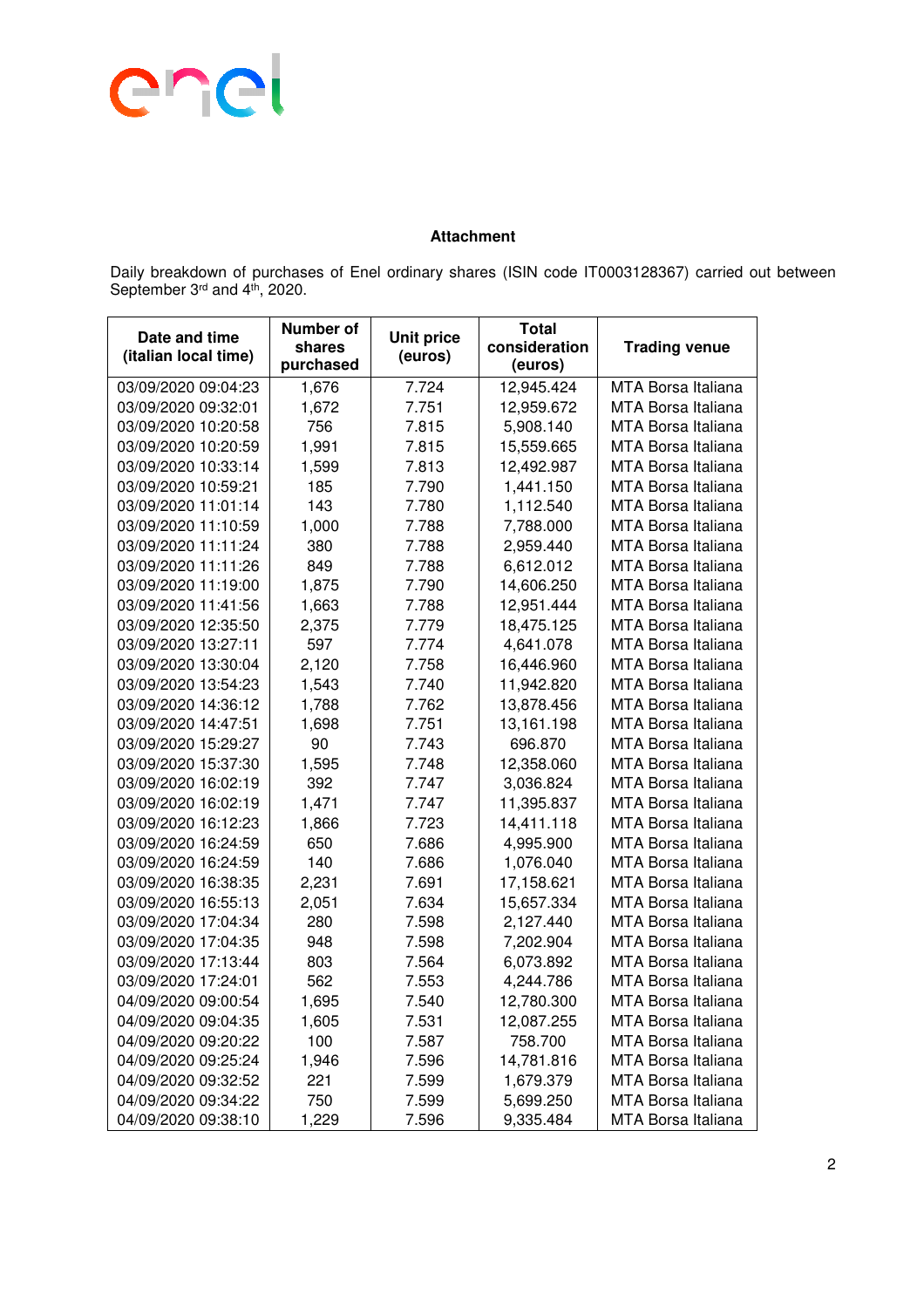

| 04/09/2020 09:44:22 | 1,227 | 7.596 | 9,320.292  | MTA Borsa Italiana        |
|---------------------|-------|-------|------------|---------------------------|
| 04/09/2020 10:01:51 | 1,730 | 7.609 | 13,163.570 | MTA Borsa Italiana        |
| 04/09/2020 10:24:31 | 2,249 | 7.582 | 17,051.918 | <b>MTA Borsa Italiana</b> |
| 04/09/2020 10:43:13 | 1,124 | 7.569 | 8,507.556  | <b>MTA Borsa Italiana</b> |
| 04/09/2020 10:53:05 | 637   | 7.562 | 4,816.994  | MTA Borsa Italiana        |
| 04/09/2020 10:53:06 | 179   | 7.562 | 1,353.598  | <b>MTA Borsa Italiana</b> |
| 04/09/2020 10:53:45 | 120   | 7.556 | 906.720    | <b>MTA Borsa Italiana</b> |
| 04/09/2020 10:53:48 | 1,624 | 7.556 | 12,270.944 | <b>MTA Borsa Italiana</b> |
| 04/09/2020 11:11:57 | 1,621 | 7.544 | 12,228.824 | <b>MTA Borsa Italiana</b> |
| 04/09/2020 11:35:12 | 1,472 | 7.559 | 11,126.848 | <b>MTA Borsa Italiana</b> |
| 04/09/2020 11:44:06 | 271   | 7.588 | 2,056.348  | <b>MTA Borsa Italiana</b> |
| 04/09/2020 11:45:31 | 1,546 | 7.589 | 11,732.594 | MTA Borsa Italiana        |
| 04/09/2020 12:03:50 | 1,341 | 7.600 | 10,191.600 | MTA Borsa Italiana        |
| 04/09/2020 12:22:50 | 1,157 | 7.599 | 8,792.043  | MTA Borsa Italiana        |
| 04/09/2020 12:57:10 | 1,266 | 7.589 | 9,607.674  | <b>MTA Borsa Italiana</b> |
| 04/09/2020 12:57:10 | 1,314 | 7.589 | 9,971.946  | MTA Borsa Italiana        |
| 04/09/2020 13:22:12 | 1,095 | 7.548 | 8,265.060  | MTA Borsa Italiana        |
| 04/09/2020 13:38:08 | 1,741 | 7.528 | 13,106.248 | <b>MTA Borsa Italiana</b> |
| 04/09/2020 14:09:12 | 1,374 | 7.510 | 10,318.740 | <b>MTA Borsa Italiana</b> |
| 04/09/2020 14:29:20 | 366   | 7.513 | 2,749.758  | <b>MTA Borsa Italiana</b> |
| 04/09/2020 14:37:03 | 1,723 | 7.519 | 12,955.237 | MTA Borsa Italiana        |
| 04/09/2020 15:16:14 | 1,639 | 7.560 | 12,390.840 | <b>MTA Borsa Italiana</b> |
| 04/09/2020 15:22:47 | 461   | 7.564 | 3,487.004  | <b>MTA Borsa Italiana</b> |
| 04/09/2020 15:31:32 | 1,853 | 7.565 | 14,017.945 | MTA Borsa Italiana        |
| 04/09/2020 15:43:56 | 2,076 | 7.522 | 15,615.672 | MTA Borsa Italiana        |
| 04/09/2020 16:00:45 | 1     | 7.508 | 7.508      | <b>MTA Borsa Italiana</b> |
| 04/09/2020 16:01:08 | 2,432 | 7.506 | 18,254.592 | <b>MTA Borsa Italiana</b> |
| 04/09/2020 16:11:45 | 541   | 7.487 | 4,050.467  | MTA Borsa Italiana        |
| 04/09/2020 16:15:21 | 1,459 | 7.485 | 10,920.615 | MTA Borsa Italiana        |
| 04/09/2020 16:20:17 | 2,176 | 7.456 | 16,224.256 | MTA Borsa Italiana        |
| 04/09/2020 16:25:57 | 1,493 | 7.468 | 11,149.724 | <b>MTA Borsa Italiana</b> |
| 04/09/2020 16:25:57 | 785   | 7.468 | 5,862.380  | <b>MTA Borsa Italiana</b> |
| 04/09/2020 16:33:58 | 1,988 | 7.450 | 14,810.600 | <b>MTA Borsa Italiana</b> |
| 04/09/2020 16:33:58 | 441   | 7.450 | 3,285.450  | <b>MTA Borsa Italiana</b> |
| 04/09/2020 16:39:32 | 1,860 | 7.425 | 13,810.500 | <b>MTA Borsa Italiana</b> |
| 04/09/2020 16:42:20 | 1,426 | 7.401 | 10,553.826 | MTA Borsa Italiana        |
| 04/09/2020 16:49:13 | 2,045 | 7.430 | 15,194.350 | MTA Borsa Italiana        |
| 04/09/2020 16:53:23 | 1,850 | 7.430 | 13,745.500 | MTA Borsa Italiana        |
| 04/09/2020 16:58:52 | 1,971 | 7.423 | 14,630.733 | MTA Borsa Italiana        |
| 04/09/2020 17:03:20 | 1,600 | 7.410 | 11,856.000 | MTA Borsa Italiana        |
| 04/09/2020 17:07:23 | 1,919 | 7.404 | 14,208.276 | MTA Borsa Italiana        |
| 04/09/2020 17:12:35 | 1,890 | 7.392 | 13,970.880 | <b>MTA Borsa Italiana</b> |
| 04/09/2020 17:16:33 | 1,853 | 7.396 | 13,704.788 | MTA Borsa Italiana        |
| 04/09/2020 17:20:00 | 1,264 | 7.406 | 9,361.184  | MTA Borsa Italiana        |
| 04/09/2020 17:21:33 | 960   | 7.416 | 7,119.360  | MTA Borsa Italiana        |
| 04/09/2020 17:23:15 | 579   | 7.410 | 4,290.390  | MTA Borsa Italiana        |